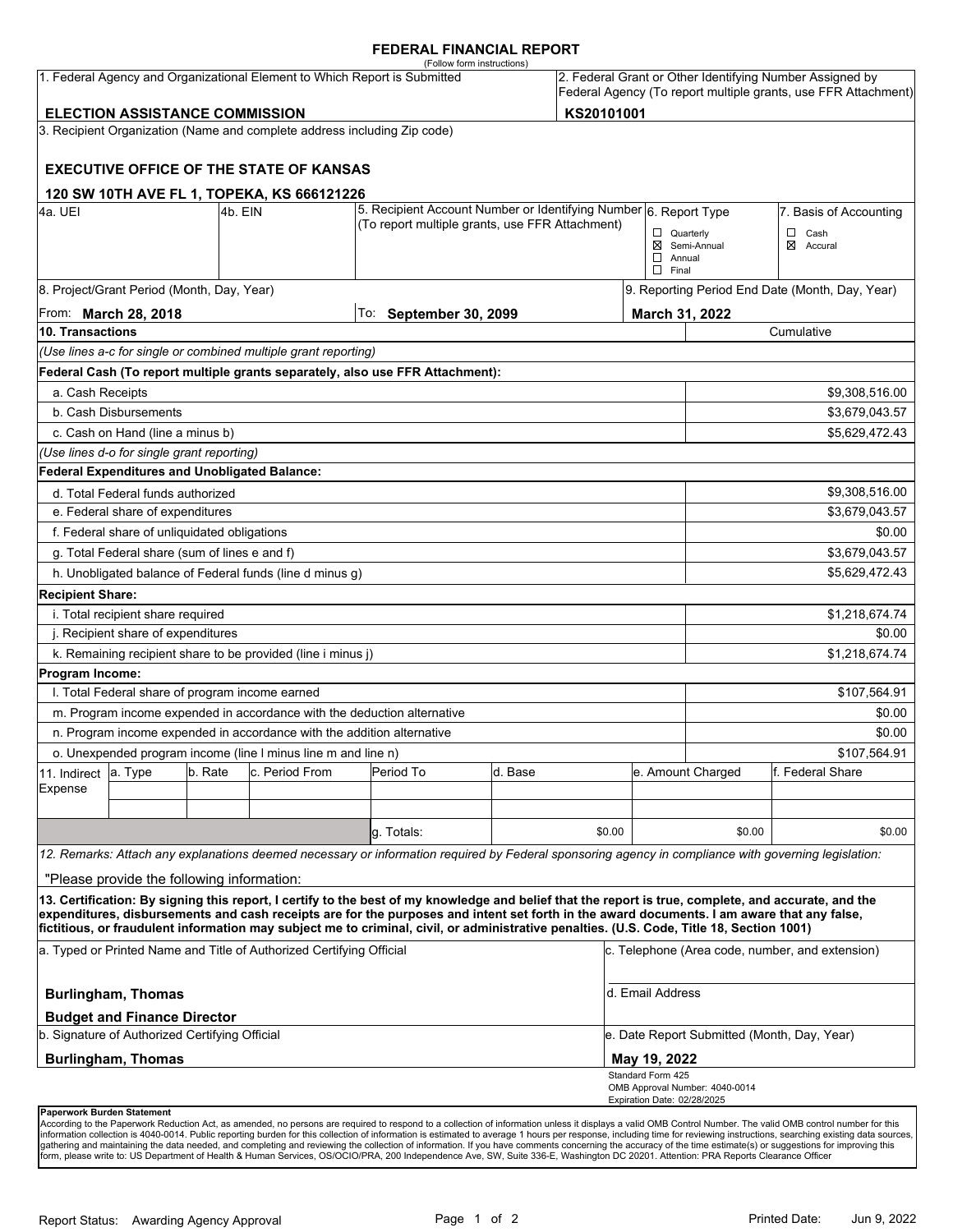|                                                   | <b>FEDERAL FINANCIAL REPORT</b><br>(Additional Page)                                                                                                                                                                                                                                                                         |
|---------------------------------------------------|------------------------------------------------------------------------------------------------------------------------------------------------------------------------------------------------------------------------------------------------------------------------------------------------------------------------------|
| Federal Agency & Organization                     | : ELECTION ASSISTANCE COMMISSION                                                                                                                                                                                                                                                                                             |
| <b>Federal Grant ID</b>                           | KS20101001                                                                                                                                                                                                                                                                                                                   |
| <b>Recipient Organization</b>                     | EXECUTIVE OFFICE OF THE STATE OF KANSAS<br>120 SW 10TH AVE FL 1, TOPEKA, KS 666121226                                                                                                                                                                                                                                        |
| UEI                                               |                                                                                                                                                                                                                                                                                                                              |
| UEI Status when Certified                         |                                                                                                                                                                                                                                                                                                                              |
| EIN                                               | March 31, 2022                                                                                                                                                                                                                                                                                                               |
| <b>Reporting Period End Date</b><br><b>Status</b> | <b>Awarding Agency Approval</b>                                                                                                                                                                                                                                                                                              |
| Remarks                                           | "Please provide the following information:                                                                                                                                                                                                                                                                                   |
|                                                   | State interest earned (current fiscal year): \$361.89<br>State interest expended (current fiscal year): \$0<br>Program income earned (current fiscal year): \$0<br>Program income earned breakdown (current fiscal year): \$ Source: e.g. Sale of<br>registration list<br>Program income expended (current fiscal year): \$0 |
|                                                   | The amount in 10 was corrected for a prior period accounting difference by crediting<br>the amount \$12,285.83<br>                                                                                                                                                                                                           |

**Federal Agency Review** 

Reviewer Name Phone # Email Review Date Review Comments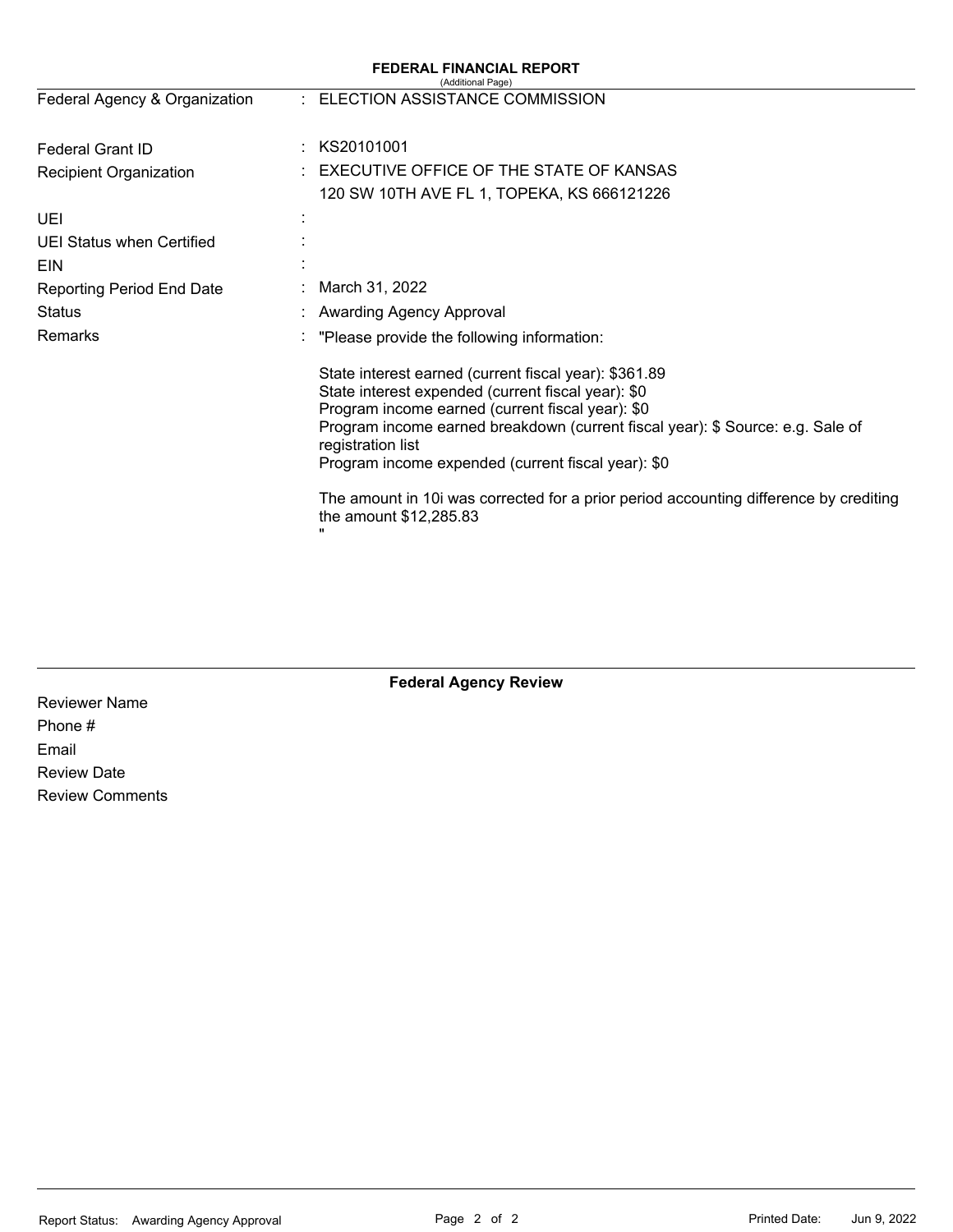# ZUZ 1-ZUZZ EAU Progress Report

l

## 3. EAC Progress Report

### **1. State or Territory:**

Kansas

### **2. Grant Number:**

KS20101001

#### **3. Report:**

Semi-Annual (Oct 1 - March 31)

### **4. Grant:**

Election Security

### **5. Reporting Period Start Date**

10/01/2021

### **6. Reporting Period End Date**

03/31/2022

l

## 4. Progress and Narrative

**7. Describe in detail what happened during this reporting period and explain how you implemented the approved grant activities in accordance with your State Plan/Program Narrative.** *(Note: Your activities should align with your Grant Cost Categories Table.)* 

Security grant funds were used to enhance the monitoring of cyber threats against local election offices. Funds were also used to improve incident response plans in the event a cyber incident occurred.

**8. Describe any significant changes to your program during the project, including changes to your original State**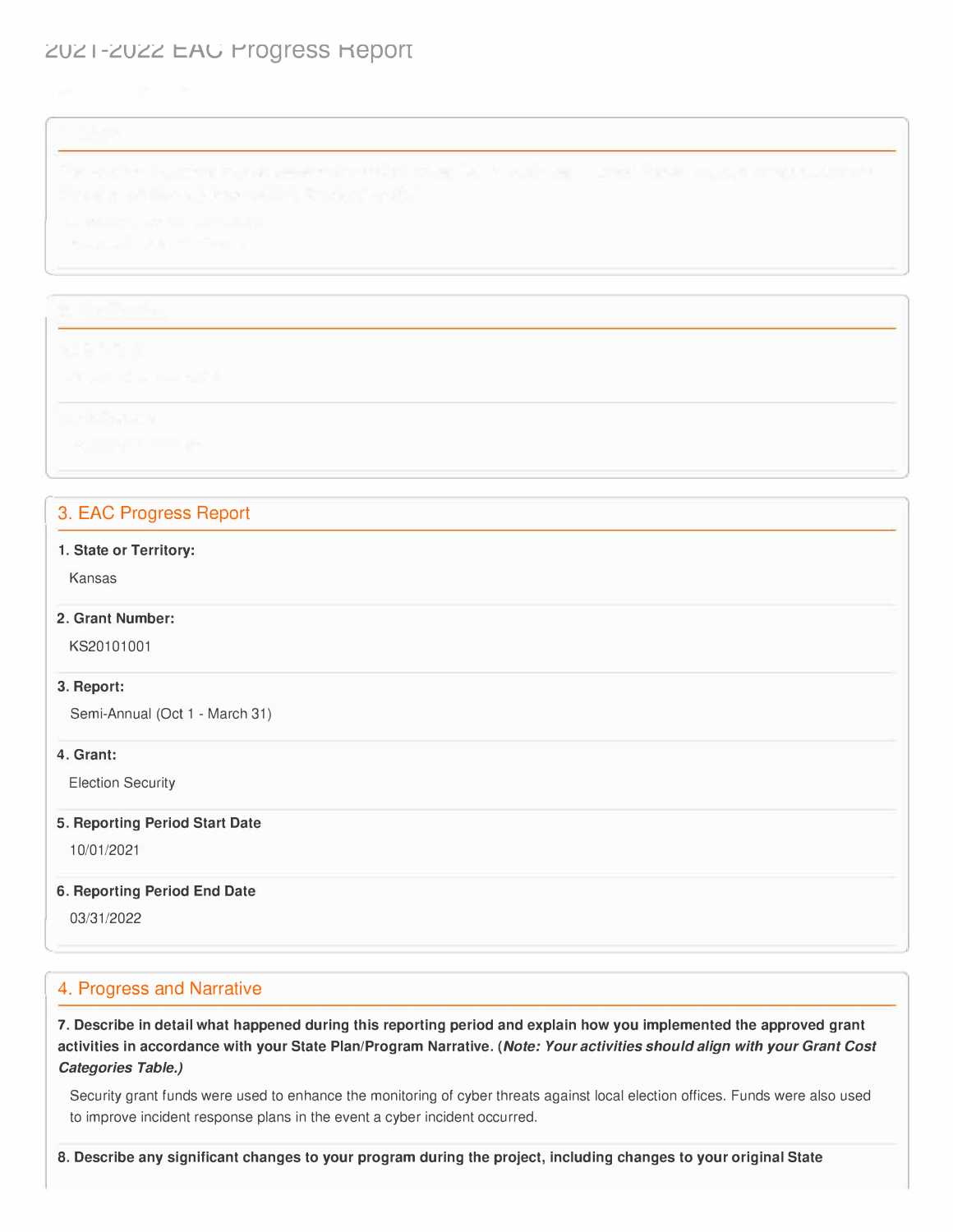**Plan/Program Narrative or favorable developments that improved program efficiency and/or service delivery.** 

N/A

### **9. Issues Encountered:**

**Describe all major issues that arose during the implementation of the project and the reasons why established goals were not met, if applicable. Address each issue separately and describe whether and how the issues were resolved. Also, briefly discuss the implications of any unresolved issues or concerns.** 

N/A

**10. Provide a description of any training conducted, including security training.**

N/A

**11. Subgrants:**

**Did your office provide subawards to local jurisdictions during this reporting period?** 

No

**12. Match:**

#### **Describe how you are meeting or have met the matching requirement.**

The Secretary of State made a formal request for the full state match to be appropriated via State General Fund (SGF) dollars. The Legislature and Governor approved the request and the state funds have been allocated to the Secretary of State.

**13. Report on the number and type of articles of voting equipment obtained with the funds. Include the amount expended on the expenditure table.** 

N/A

## 5. Expenditures

## **14. Current Period Amount Expended and Unliquidated Obligations**

## **GRANT COST CATEGORIES- FEDERAL**

Cyber Security: : \$7859 Voting Equipment and Processes: : \$0 Post-Election Auditing:: \$0 Voter Registration Systems: : \$0 Voter Education/Communications: : \$0 Accessibility: : \$0 Staffing: : \$0 Training: : \$0 Subgrants: : \$0 Indirect Costs (If applicable, FFR Line 11): : \$0 Unliquidated Obligations (If applicable, FFR Line 10f): : \$0 Other (Specify below) : \$0 Other (Specify below) : \$0 Other (Specify below) : \$0 Total : \$7859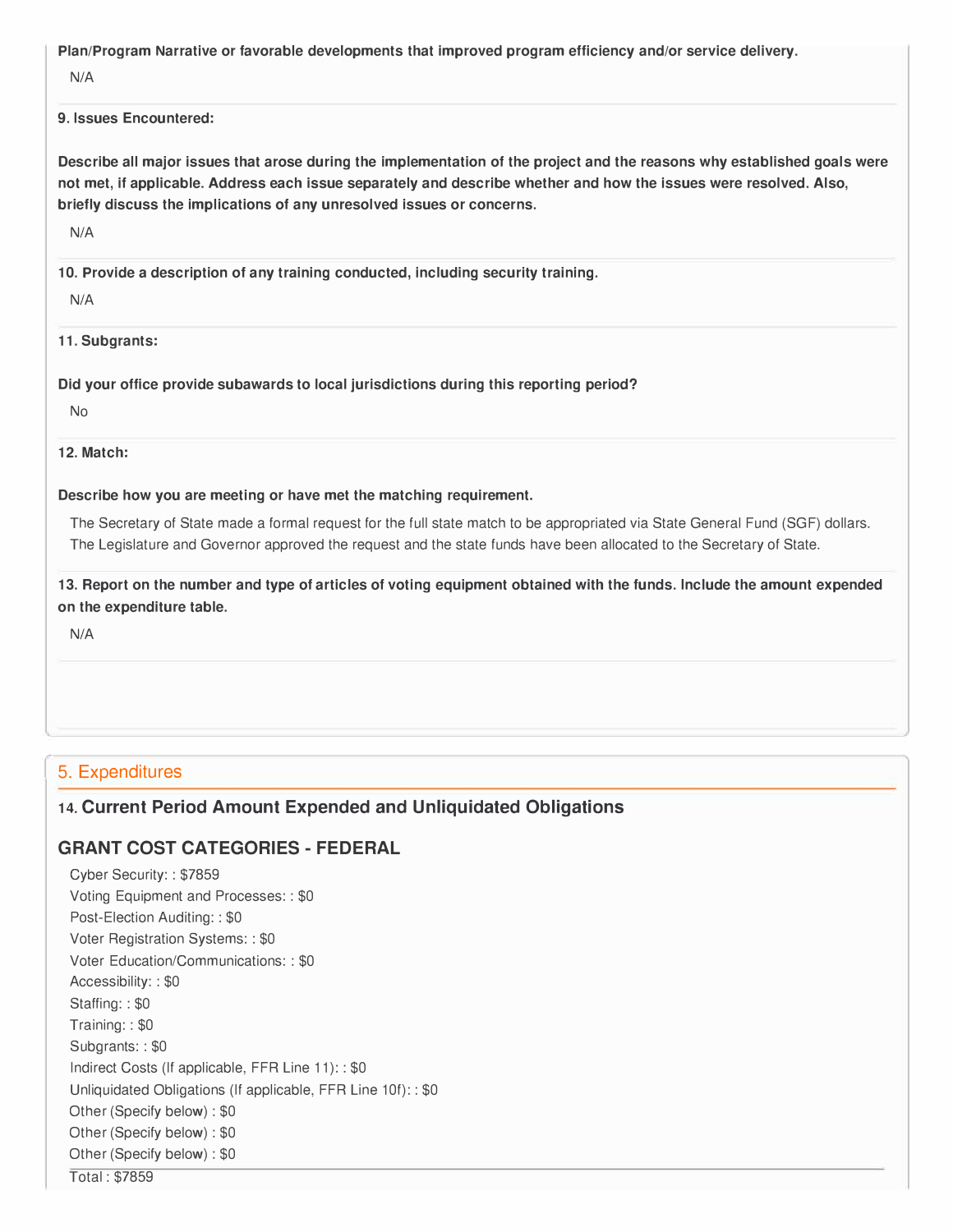## **15. GRANT COST CATEGORIES- MATCH**

Voting Equipment and Processes: : \$0 Post-Election Auditing:: \$0 Voter Registration Systems: : \$0 Cyber Security: : \$0 Voter Education/Communications: : \$0 Accessibility: : \$0 Staffing: : \$0 Training: : \$0 Subgrants: : \$0 Indirect Costs (If applicable, FFR Line 11): : \$0 Unliquidated Obligations (If applicable, FFR Line 10f): : \$0 Other (Specify below) : \$0 Other (Specify below) : \$0 Other (Specify below) : \$0 Total : \$0 **Comments:** 

## 7. Expenditures

#### **16. Confirm Total Grant Expenditure Amounts**

Federal : \$7859 Match : \$0

Total : \$7859

**0MB CONTROL NUMBER: 3265-0020** 

## 8. Certification

L

**Name and Contact of the authorized certifying official of the recipient.** 

-,

#### **First Name**

Thomas

#### **Last Name**

Burlingham

## **Title**

Budget and Finance Director for Administration

**Phone Number** 

**Email Address**